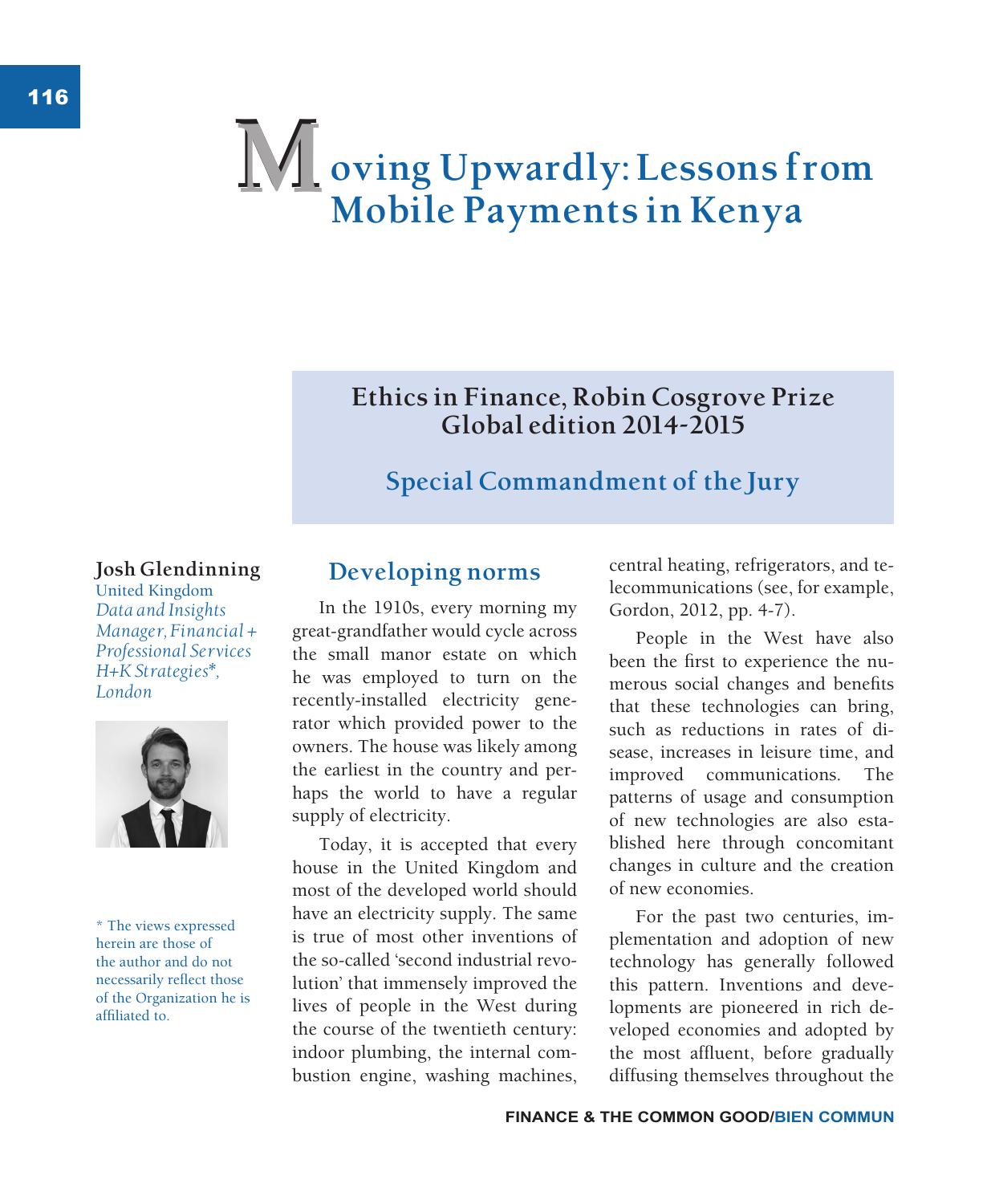Tout au long de l'histoire humaine, le développement technologique et économique a suivi le même schéma. Les inventions ont été initiées dans les économies riches et développées et adoptées par les personnes les plus influentes, avant d'atteindre peu à peu le reste de la société. Aujourd'hui cependant, des millions de personnes dans le monde en développement ont accès aux services financiers et réalisent des milliards de transactions chaque année à travers leur téléphone portable.

La montée de la finance mobile est un cas d'école pour l'industrie des services financiers au XXIe siècle. Comme l'exemple de M-PESA au Kenya le démontre, la réactivité est cruciale pour le succès d'un produit qui peut avoir un impact significatif

rest of society until they become accepted as a condition of a basic standard of welfare and social inclusion. Often, it is only then that these technologies are even considered ripe for implementation elsewhere using the same frameworks that were developed in the West. The developing world has had to wait decades for many of these innovations, and in many cases, it is still waiting.

Yet today, more people across the developing world have access to a mobile phone than to mains electricity. This remarkable fact has led a notable deviation from the trend outlined above. More surprisingly, this disruption has occurred in a sector not popularly associated with inclusivity: financial services. Millions of people across the developing world now have access to financial services and are conducting billions of transactions every year through their mobile phones. While the adoption of mobile payments has been relatively sluggish in the West, the developing world, and Africa in particular, have surged ahead in creating dynamic new economies and ways of doing business.

#### **Commandments and consequences**

This essay will argue that the rise of mobile finance is instructive for the broader financial services industry in the twenty-first century. Using the case of M-PESA in Kenya, I will show how financial solutions attuned and responsive to the needs of a society and an economy are the

means of creating an ethical financial sector fit for the future. Access to financial services has improved the lives of millions of people in Kenya, but more importantly, the service has also allowed itself to be shaped by these lives.

As the example of M-PESA will demonstrate, a responsive stance is crucial to the success of a product that has had a significant positive social and economic impact, from aiding long-term planning, to fostering enterprise, to enhancing social cohesion. Disruptive technologies such as mobile payments can improve market competitiveness and productivity, while also remedying the historic lack of provision of financial services for poor and marginalised groups.

Moreover, such new technological and social developments call upon the financial services industry as a whole to re-evaluate itself and take a more responsive attitude to the needs and desires of changing societies. The most serious recent calamities and unethical practices in financial services have been perpetrated due to business practices which privilege the role of intermediation above the needs of the end users, society, and the economy. Too often, complex instruments and practices have been developed which are designed to benefit only their creators.

In turn, financial institutions have responded to these failures with numerous moral injunctions and charters aimed at remedying the mistakes of the past. Many hours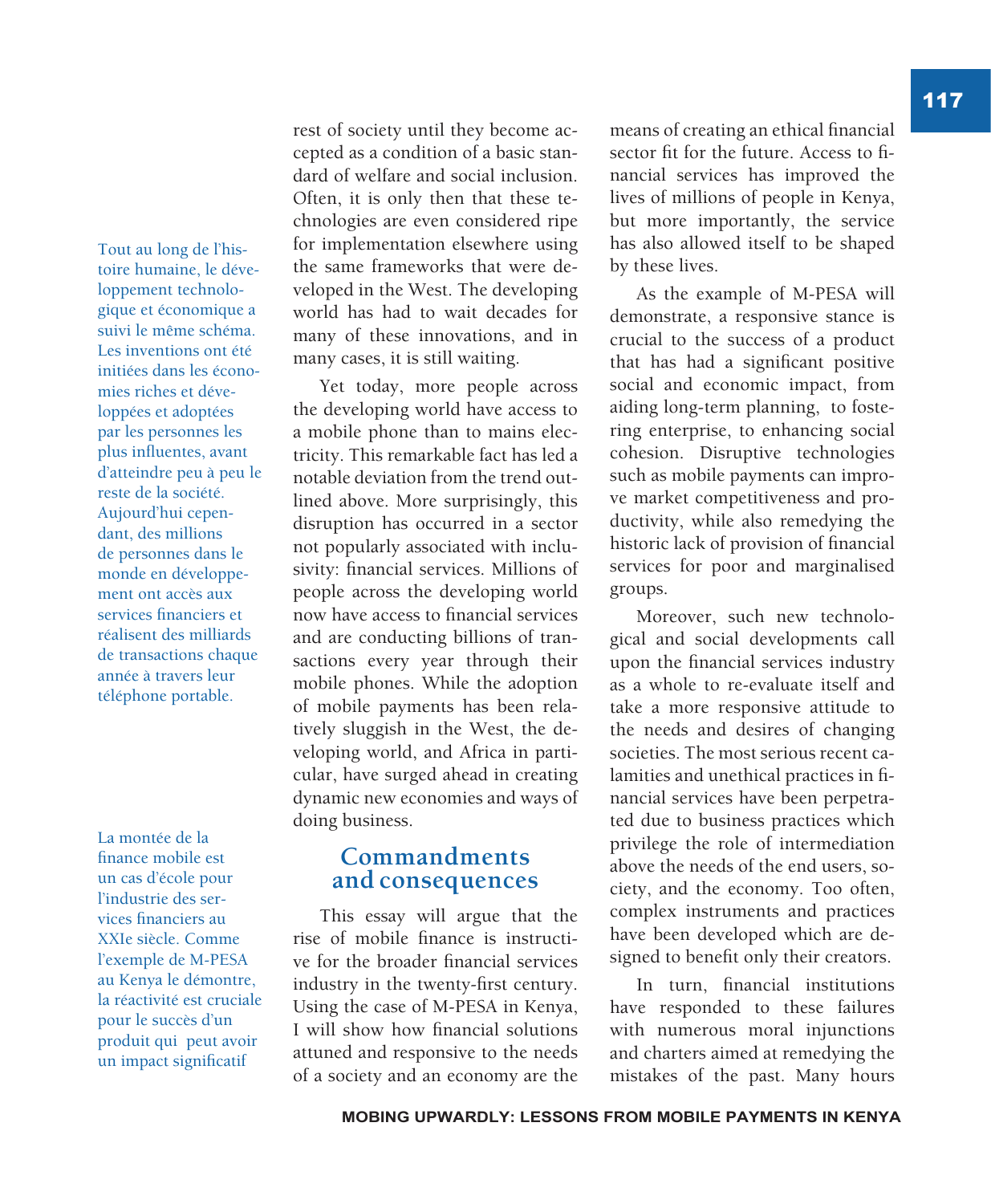et positif au niveau social et économique. Les services financiers sont au fond une industrie de l'intermédiation et de l'abstraction, mais pour agir éthiquement, ils doivent être conscients de leur rôle dans la satisfaction des besoins très réels des économies et des sociétés dont ils font partie.

D'après les derniers chiffres de la Banque Mondiale, moins d'un quart de la population de la région a un compte bancaire. Dans les pays tels que le Soudan, le Sénégal et la République Démocratique du Congo, les chiffres sont si petits qu'ils sont négligeables. Globalement, on estime que 2. 5 milliards de personnes – environ la moitié de la population adulte mondiale – n'ont pas un accès régulier aux services financiers.

have been spent devising corporate sustainability and responsibility frameworks based around concepts such as integrity, fairness, excellence, and respect. While such initiatives are undoubtedly noble, when they are removed from their social context, they become just as abstract – and therefore just as fallible – as the practices they were intended to address.

Financial services is, at heart, an industry of intermediation and abstraction, but if it is to act ethically, it must retain an awareness of its role of fulfilling the very real needs of the economies and societies of which it is part. New technologies, emerging economies, and changing behaviours from consumers and businesses afford an exciting new opportunity to establish and strengthen this more direct relationship. These opportunities may require both regulators and traditional financial institutions to reconceptualise their structures and purpose to better serve the needs of societies in both the developing and the developed world. I aim to argue that such a change is not only ethical, but also necessary.

## **Overstuffed mattresses**

The atmosphere in Kenya in the run-up to the 2007 presidential elections was febrile. Opinion polls placed incumbent president Mwai Kibaki of the traditionally dominant Kikuyu ethnic group, behind challenger Raila Odinga who had succeeded in creating a broader coalition outside of his own Luo ethnic group.

Rumours abounded that the head of Equity Bank, one of the largest banks in the country, was using the "common man's" money to bankroll Kibaki's campaign and that the institution was close to collapse.

Sylvesta, a security guard and shop owner living in a suburb of the capital Nairobi, feared that the instability could have a significant financial cost for him:

*"Guys were telling me to take my money out of Equity. They were sure that it was going down.... Many had already taken their money out because they were scared. They were keeping the cash at home. I was scared to keep any of the cash at home.... They were fighting and looting all over."* (Morawczynski, 2010, p. 172)

These concerns have been common for decades for people living in sub-Saharan Africa and elsewhere in the developing world. According to the latest figures from the World Bank, less than a quarter of the population of the region has access to a bank account (Demirgue-Kunt and Klapper, 2012). In countries such as Sudan, Senegal and the Democratic Republic of Congo, levels are so small as to be negligible. Globally, it is estimated that 2.5bn people – about half the world's adult population – does not have access to regular financial services. For reasons we will later explore, this situation should be rued both as an ethical failing and as a missed economic opportunity.

Even for people like Sylvesta who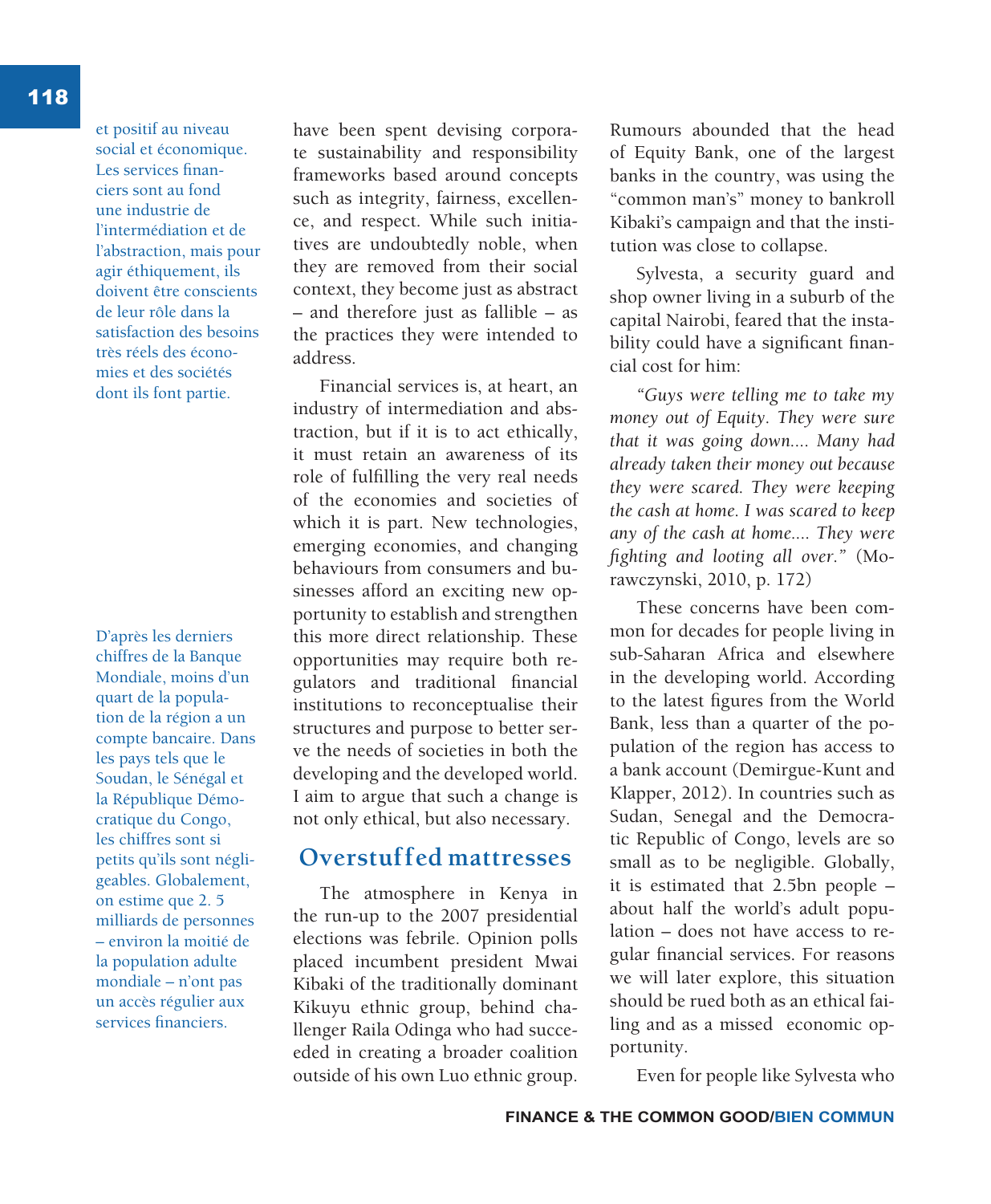M-PESA a été développé comme un produit fait sur mesure pour les besoins non satisfaits de son utilisateur tout en tenant compte de l'environnement socio-économique existant et des profils de comportement. Plus des trois quarts de la population du Kenya ont maintenant accès à un compte mobile et 80 % en sont des utilisateurs actifs. Des services payants similaires ont surgi sur de nombreux autres marchés, en Afrique et dans d'autres parties du monde. On estime que 255 systèmes de paiement mobiles existent à présent dans le monde avec 103.4 millions de comptes actifs.

do have access to a bank, there is a serious lack of trust in formal financial institutions, especially in unstable economic and political climates. Some savers pay negative interest rates in order to keep their money safe and accessing funds can be onerous. In Kenya, there are just 5.5 commercial bank branches and 10 ATMs for every 100,000 adults, and the situation is far worse for those living in remote rural areas (IMF, 2014).

#### **A call to action**

According to classic economic theRather than risking his cash under the proverbial mattress, Sylvesta took advantage of the M-PESA mobile payments service that had been recently launched by Vodafone and its Kenyan subsidiary Safaricom. As far back as 2002, development researchers had noted the important role that mobile phones were playing in helping families to manage their finances over significant distances and there were reports of prepaid mobile credit being used as a proxy currency (McKerney et al, 2002). With increasing internal and external migration, families were searching for a way to retain not only social bonds but practical support mechanisms over long and short distances.

For the poor, small-scale money transfer was either prohibitively expensive or simply unavailable. Meanwhile, Kenya's adoption of mobile phones had been rapid (see Fig. 1), but off-the-shelf payment applications were engineered for developed markets and therefore inappropriate for the Kenyan environment. It was with this in mind that M-PESA was developed as a product bespoke to the unmet needs of its users, but also attuned to the existing socioeconomic landscape and patterns of behaviour.

Compared to traditional financial institutions, registration for and use of M-PESA are relatively simple and cheap. Existing customers of Safaricom can register for the service with a single form of identification and deposit cash as an 'e-float' linked to



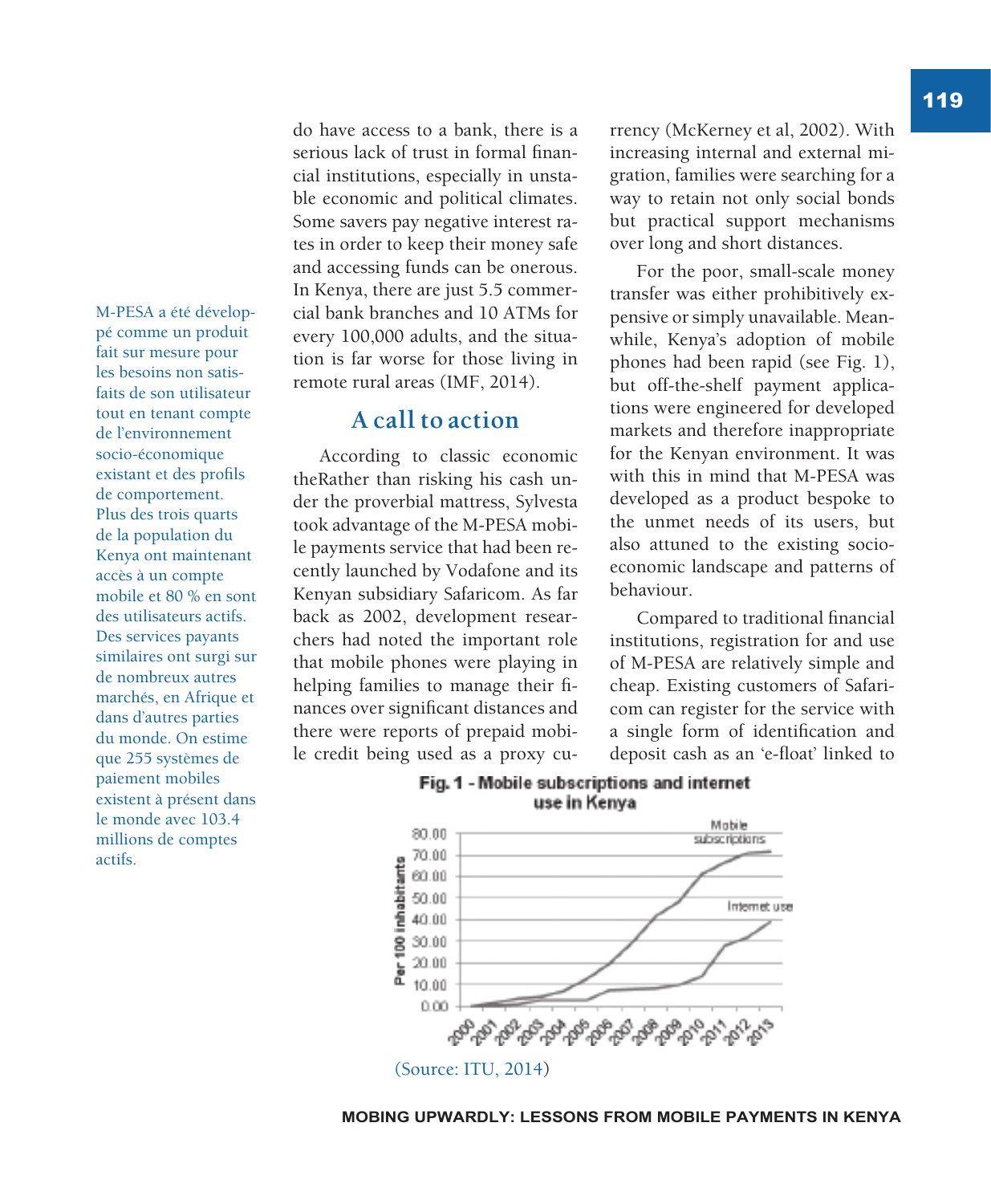Il est important de souligner l'impact réel que l'accès à ces services financiers peut apporter, car il n'est pas forcément évident pour tous ceux d'entre nous qui considèrent cet accès comme allant de soi. Pour ceux qui ont quitté leur lieu d'origine pour aller travailler dans les villes, le transfert de fonds est un important moyen de conserver les liens familiaux et sociaux. L'accès aux services financiers permet aussi aux personnes de se prémunir face à un avenir incertain, spécialement ceux qui mènent une vie précaire et/ou qui ont des revenus irréguliers.

their SIM card. Depositing cash is free, but withdrawals incur a charge depending on the amount. Funds can be sent via SMS using the phone number of the intended recipient for a fee charged to the sender. To ensure the integrity of the system, all funds are held in trust in several commercial banks and are inaccessible to Safaricom save for the interest, some of which is donated to a charitable trust.

As the International Finance Corporation (2010) has noted it was this 'unique design of M-PESA and its ability to service its target customers' that has been one of the key factors behind its staggering success. More than three-quarters of the Kenyan population now have access to a mobile money account, of which 80% are active users (Financial Inclusion Insights, 2014). The amounts transferred on a monthly basis are already far outstripping card payments and are set to surpass EFTs and cheques soon (see Fig. 2).





Moreover, similar payments services have sprung up in numerous other markets, both in Africa and other parts of the world. It is estimated that 255 mobile payment systems now exist worldwide with 103.4m active accounts (GSMA, 2015).

#### **More than money**

Such numbers are certainly impressive but it is important to pause to outline the very real impact that access to financial services can bring, as this is often not immediately apparent to those of us who take such access for granted. Perhaps most obviously, storing and transferring money through a financial intermediary is safer than the immediate alternative – handling hard currency. As Morawczynski (2011, pp. 117-146) has shown, the terrible violence and fear provoked by the 2007 Kenyan presidential election in fact gave rise to propitious circumstances for the development of mobile money.

M-PESA's initial marketing strategy focused squarely on the transference of remittances, with a rather direct tagline that encouraged people to 'send money home'. The company also employed an extensive network of agents across Kenya to encourage take-up of the service and facilitate withdrawals for rural customers. For those who have left their hometowns to work in the city, transferring funds is an important means by which familial and social bonds can be retained. Meanwhile, (Source: Central Bank of Kenya, 2014) bolds can be retained. Meanwhile,<br>monies from family living in the city

**FINANCE & THE COMMON GOOD/BIEN COMMUN**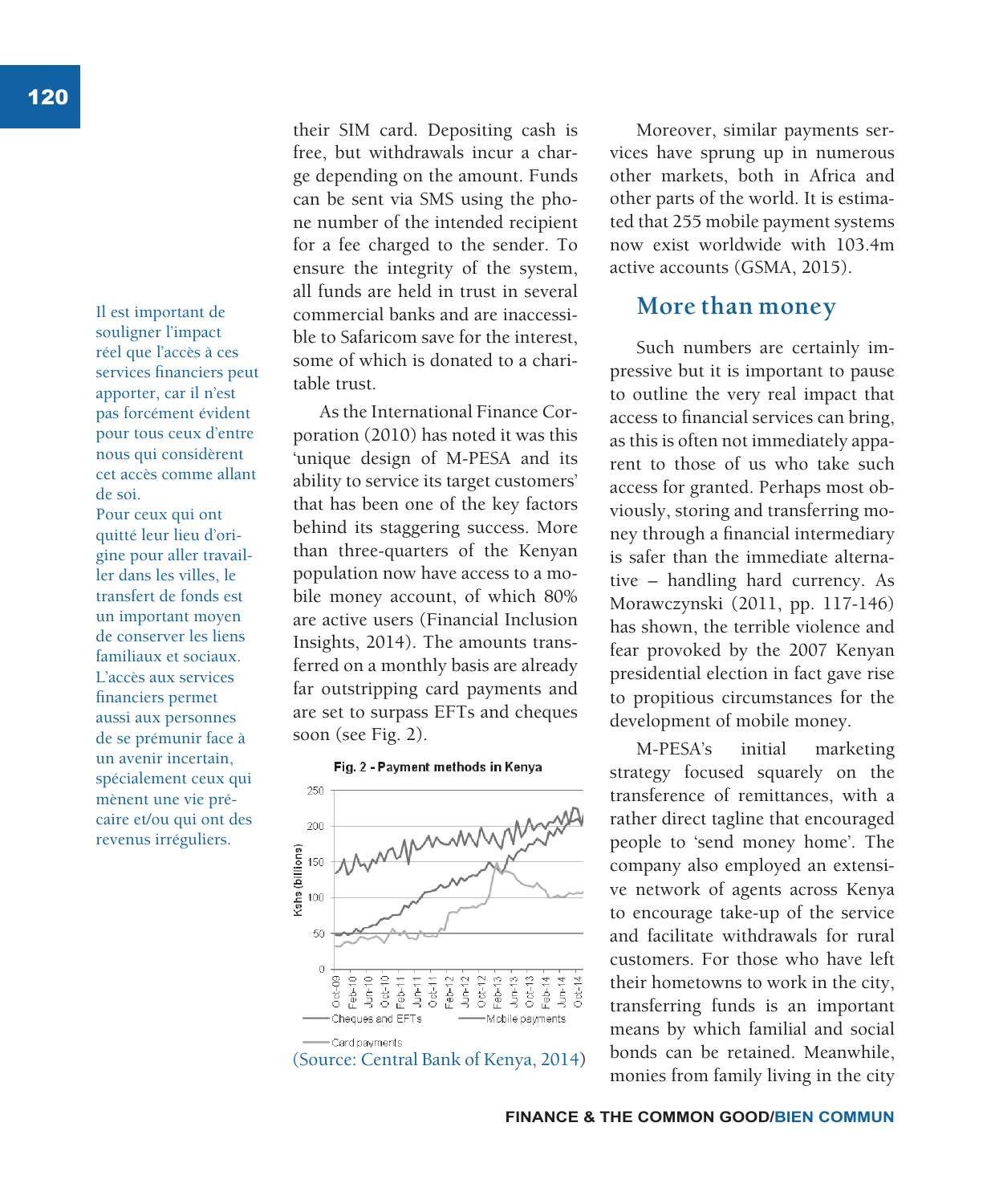M-PESA reflète et renforce les réseaux sociaux informels existants qui sont cruciaux pour la gestion financière dans les pays pauvres. De même que le service a été développé à travers une interaction symbiotique entre les besoins non satisfaits, les comportements existants et le projet, son développement ultérieur a également été modelé par la façon dont il a été utilisé par les clients.

can make up a significant proportion of the income of people in rural areas and can play a key role in enabling longer term decision-making such as capital investment in cash crops and equipment. From a macroeconomic perspective, remittances provide the security for investment in the efficient allocation of labour by enabling people to move to higherpaying jobs in distant locations (see Jack and Suri, 2009).

One of the most notable benefits of access to financial services is the ability to guard against uncertainty, especially for those with precarious livelihoods and/or irregular incomes in potentially unstable societies. As early as January 2009, surveys found that three-quarters of M-PESA users had used the service as a savings instrument, often in conjunction with other mechanisms (FSD Kenya, 2009).

The ability to save provides a valuable method by which people can mitigate the effects of unexpected shocks whether in the form of falls in income, political unrest, or health emergencies. Such facilities also prevent actions being taken that have longer term consequences, such as the liquidation of valuable physical assets during an emergency. A 2013 study in Kenya showed that simply providing a safe place for savings increased health savings by two-thirds with the potential for a marked improvement in health outcomes (Dupas and Robinson, 2013).

Savings can also help to enhance control and independence. As Dupas and Robinson (2009) have shown, there is significant demand for formal savings instruments among women in Kenya. This suggests that their informal methods of saving, such as cash, are often ineffective due, for example, to demands from spouses and other family members. Furthermore, the ability to easily check balances and payments enables independent budgeting and planning. As one Kenyan woman said of her husband: "He thinks I am texting...but really, I am checking my bank balance" (Morawczynski, 2011, p. 137)

## **Listen and learn**

The flexibility of the M-PESA system and the fact that it is so intertwined with communications also enhances the function of networks of economy and society, such as the pooling of risk. M-PESA can help to formalise and enhance existing endogenous local microfinance organisations and networks, such as Rotating Savings and Credit Associations (ROSCAs) and Savings and Credit Association (ASCAs). These organisations have existed in Kenya for a number of years as means of pooling risk and resources, but M-PESA has helped to improve their flexibility, bolster their strength, and increase their scale.

The organic evolution of informal uses of M-PESA has been mirrored by a gradual expansion of formal services on offer through the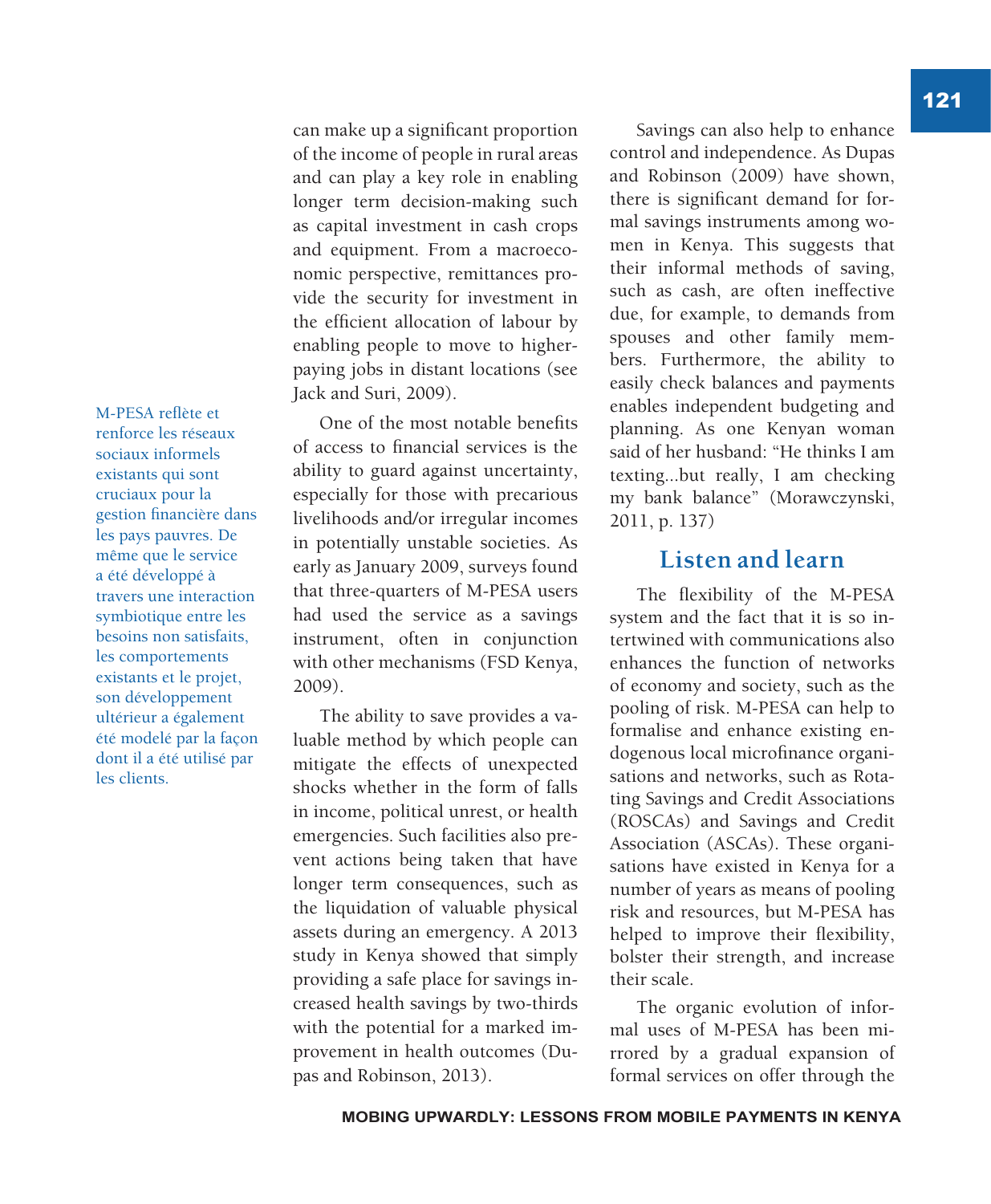L'amélioration de l'accès aux services financiers est bienvenue pour sa capacité d'offrir de nouvelles possibilités, une meilleure sécurité, et plus de liberté aux habitants du monde en développement.

Les paiements mobiles peuvent jouer un rôle important, même s'il n'est que partiel, pour aider les gens à se prendre en charge.

platform. In expanding its marketing strategy Safaricom began to enrol a diverse list of partners to expand the range of services that could be offered through the platform. This includes traditional financial institutions, such as banks, MFIs and insurance firms, but also companies working in utilities, media, and retail, as well as the charitable sector. The system is now being used for everything from paying electricity bills to sending charitable funds to health clinics for vital surgical procedures.

The ability to access these services has not only opened them up to more users, but has also helped improve the services on offer. For example, by enhancing access to insurance products, such as health insurance, M-PESA has enabled insurers to shift to monthly premiums thereby making cover more affordable (Smith et al, 2010). In 2012, Safaricom finally launched a savings and loan product called M-SHWARI in partnership with the Commercial Bank of Kenya. Again, we see the ways that people naturally utilise their newfound access to technology systems leading the way in the development of new services by private companies.

While the initial intended scope of M-PESA may have been limited, its rapid expansion has been accompanied by an evolving ecosystem of usage, encompassing changes in both economic and social patterns of behaviour. As Johnson, Brown and Fouillet (2012, p. vi) have noted, M-PESA's "extensive use reveals the vast

array of inter-personal transactions that Kenyans undertake and which are endemic to their financial lives. These transactions can be understood as embedded in social relationships." The flexible structure offered by M-PESA both mirrors and strengthens the existing informal social networks that are crucial to financial management in poor countries. Just as the service was developed through a symbiotic interplay between unmet need, existing behaviour and design, its subsequent development has also been shaped by the ways in which it has been utilised by its users.

# **A partial solution**

OWhat then, can we learn from the example of M-PESA in Kenya? As we have seen, improving access to financial services should be welcomed for its ability to provide new opportunities, better security, and more freedoms to people in the developing world. The potential benefits for other developing countries are enormous and, as already noted, similar mobile payments services are now available to millions outside of Kenya. It is also easy to forget that 60 million adults are 'unbanked' in developed countries where lack of access to financial services can be an especially significant barrier to economic and social inclusion (Chaia et al, 2009).

However, it is not my intention to overstate the significance that mobile payments may have for the developing world, nor to portray it as a panacea. To put the counterargument crudely, mobile payments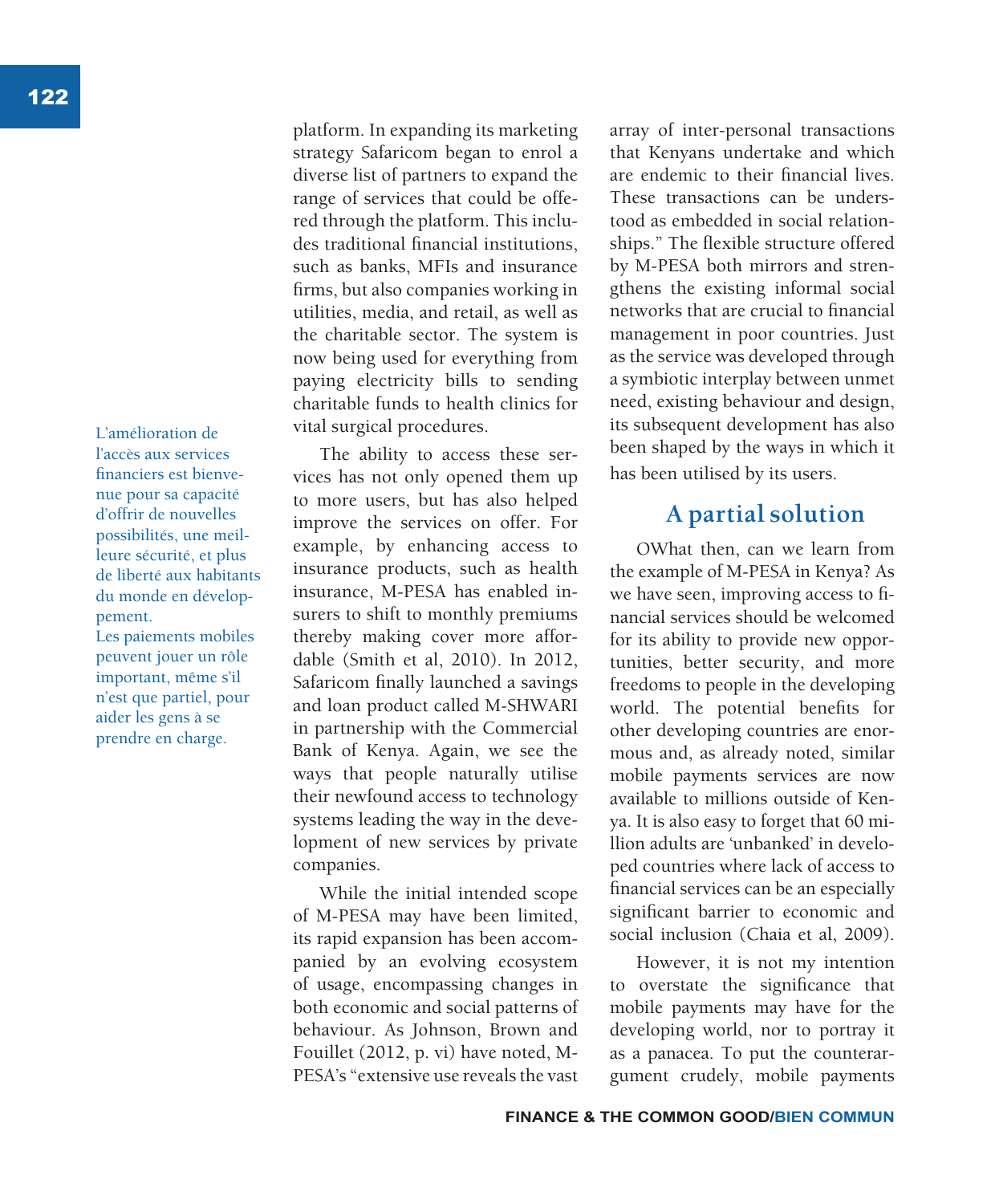Une industrie de services financiers éthiques ne doit pas faire de la charité, mais doit générer des effets bénéfiques pour la société. Le développement de M-PESA est éthique précisément car il n'est pas né de l'application aveugle de principes abstraits, mais d'une interaction simple directe et réfléchie avec la société kenyanne. Quoiqu'il en soit, sans cette relation, M-PESA n'aurait pas pu profiter d'un tel succès.

are of limited use to people without money. Indeed, there are salutary lessons in caution to be taken from the overenthusiastic embrace of microfinance in development policy and the subsequent backlash against it during the 1990s and 2000s. Too many irresponsible actors were allowed to join the market at the expense of the intended beneficiaries, leading to credit bubbles and extortionate interest rates (see, for example, Kazmin, 2010). Nevertheless, it seems fair to say that on the balance of the evidence so far, mobile payments can play an important if partial role in improving the lives of poor people and enabling them to help themselves.

## **A case of virtue and vice?**

For the purposes of this essay though, we must address a further question: how is the provision of mobile finance *ethical*, and what can financial services learn from it? To turn to the former question, if we were to consider mobile payments 'ethical' in the narrow sense of an action *which ought to be done*, there is a danger that such an assessment is crudely universalised. This would be to argue that we should 'beat our swords into ploughshares' as the Bible puts it, or more concretely, that all financial institutions should divert their investment towards mobile payments and other technologies that will benefit the poor.

Conversely, it would certainly be fair to argue that the decision of Safaricom to invest in M-PESA as a private company was not driven solely

by an ethical desire to improve the lives of the poor. In this sense, the social and economic benefits presently being derived from M-PESA could be considered mere byproducts, or to use the economists' phrase, 'positive externalities', of a simple hard-nosed business decision.

However, I wish to argue for a version of ethics that is not based abstract reasoning. An ethical financial services industry is not one that donates to charity, but one that produces positive outcomes that *benefit societies*. The development of M-PESA is ethical precisely because it was born not of adherence to a set of abstract principles, but from a genuinely direct and reflexive relationship with Kenyan society. Moreover, as we have seen, without this relationship M-PESA could not have enjoyed nearly the same degree of success.

In the past, such concerns and arguments might have been easily dismissed, but changing societies and new technologies will soon make them impossible to ignore. Mobile payments, allied with other developments, such as peer-to-peer lending and cryptocurrencies, are part of a broader trend which will be highly disruptive to the deeply ingrained models of financial services. It won't have escaped the attention of readers that the company behind M-PESA is not a financial organisation but a telecommunications provider. In fact, there is little direct involvement of traditional financial institutions in the service, except to provide services through the platform and to guarantee the money on it.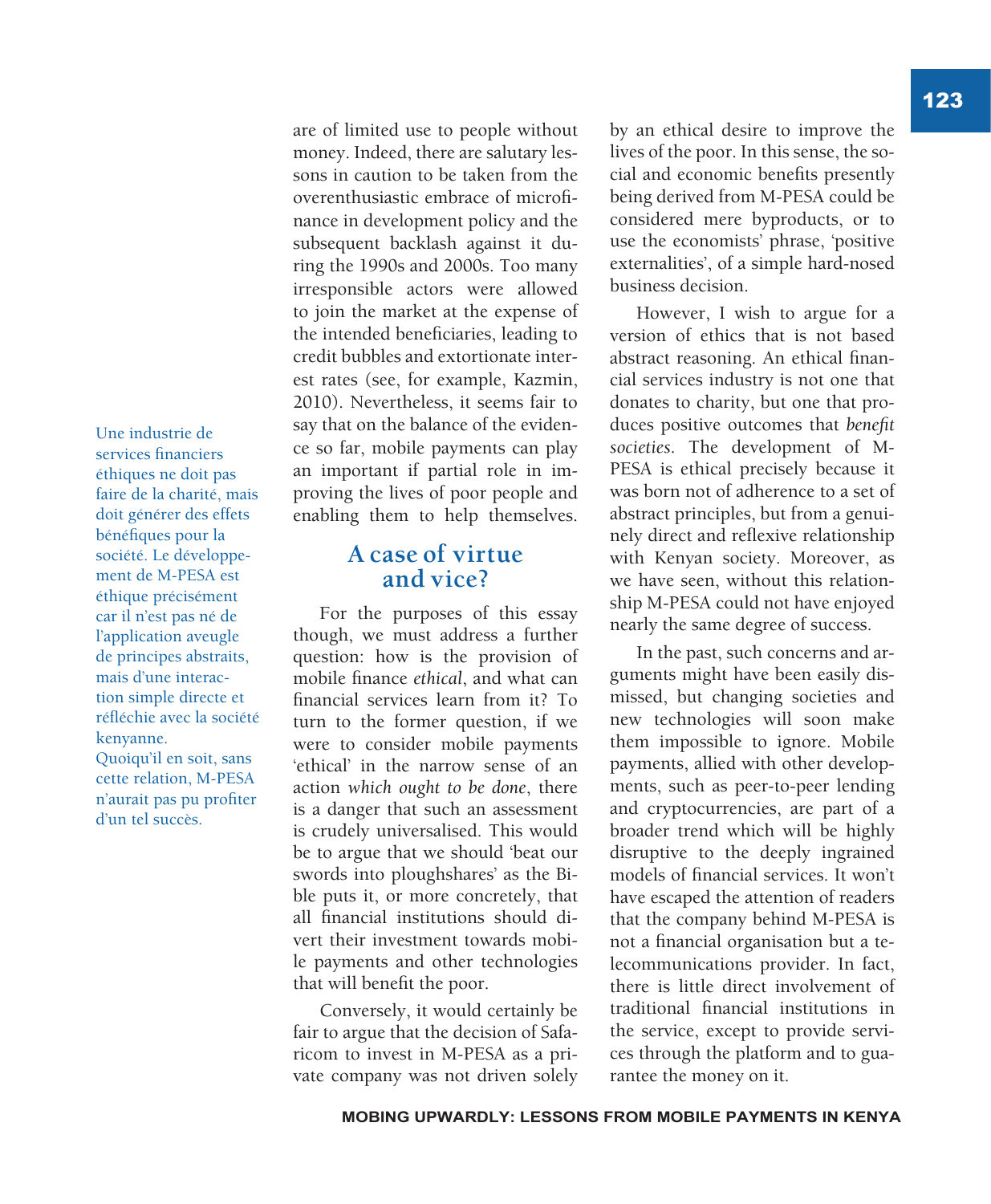Le cas de M-PESA montre que les consommateurs et les entreprises peuvent utiliser et manipuler les nouvelles possibilités offertes par la technologie changeante de façons diverses et inattendues. Ces technologies et les comportements vont imposer une réévaluation continue de la fonction que les services financiers occupent dans une société et une économie en voie de globalisation. Une telle remise en question est non seulement vitale, mais nécessaire.

# **Unexpected developments and unforeseen consequences**

As M-PESA shows, providing new ways for people and businesses to transact with one another financially can generate new and unforeseen behaviours, economies, and cultures. In both the developed and developing world, consumers and businesses are likely to utilise and manipulate the new opportunities afforded by changing technology in diverse and unexpected ways. We can already see signs of emerging trends, from new behaviours on 'social money' apps such as Venmo, to borrowing and lending between ordinary businesses and individuals on peer-to-peer platforms, to changing procedures within corporations with direct access to SWIFT payment networks.

Indeed, it has even been argued that M-PESA e-floats can be considered a parallel currency, partially removed from the traditional fractional reserve banking framework (Kaminska, 2012). Over the coming years, new technology is likely to pose even more fundamental questions to orthodox structures within financial services and, in turn, new ethical issues will arise.

It would be foolhardy to try to predict the precise constellations that will be formed by these incipient trends even a few years hence. Nonetheless, it can be said with certainty that they will compel an ongoing reassessment of the function

that financial services plays in an increasingly globalised society and economy. Such a reassessment is both vital and necessary. Unlike nearly every other area of developed economies, there has been little or no improvement in productivity in the financial sector for over a century (Phillipon, 2014). The challenge for the financial services industry is to create business models and behaviours that are ready and able to confront these issues as they arise.

For both established institutions and individuals working in financial services, there will be an inevitable temptation to see new trends as a threat and therefore to react defensively. For regulators too, there will be an understandable focus on the risks, such as the increased potential for money laundering and fraud. Indeed, one of the reasons for the slower uptake of M-PESA in other developing countries has been due to hesitance from existing financial institutions and regulators. These concerns are undoubtedly legitimate, but an excessive focus on them will merely lead to ossification and insularity.

# **Ready for change**

At its heart, financial services is based on abstraction and intermediation, whether in the efficient allocation of capital or the pooling of economic resources. Too often in the past, these have become an end in themselves in the behaviour of both individuals and institutions, leading to unscrupulous and unethical behaviour. Yet the appropriate response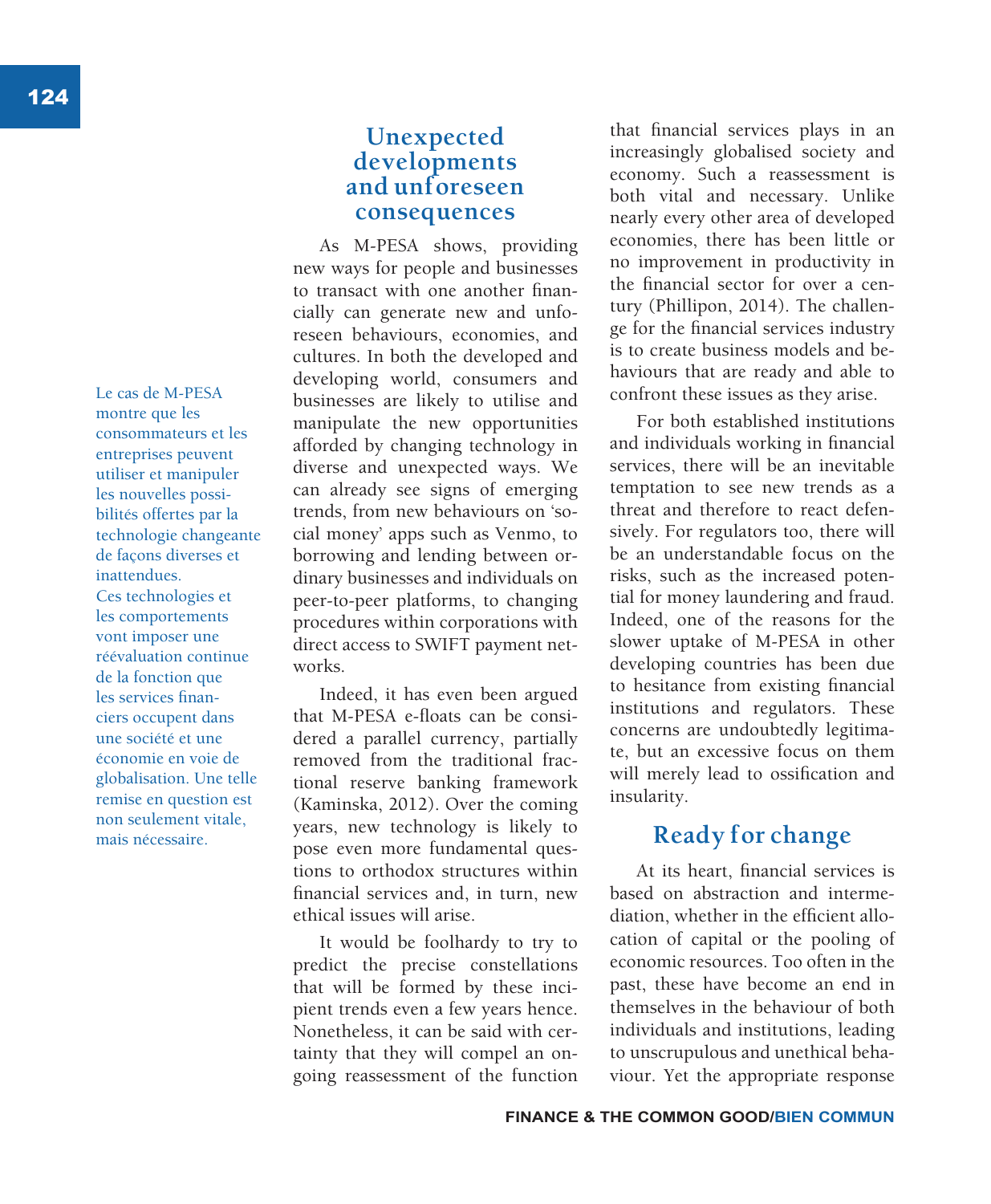L'éthique est profondément enchâssée dans les réseaux et systèmes de la vie économique et sociale y compris les services financiers. C'est seulement à travers les interactions avec les autres au sein d'une communauté ou de la société que nous pouvons nous rendre compte de la réalité éthique dans son vrai sens en évaluant les conséquences de nos actions. Une industrie de services financiers éthique, prête à s'engager au service de l'avenir doit être ouverte et désireuse de tirer des enseignements de la société.

to excessively abstract practices is not to produce equally abstract values frameworks or charters. Such measures are at best impotent, and at worst, prone to misinterpretation and corruption.

M-PESA has succeeded in improving people's lives, because it wasn't guided by high-minded principles but by listening to and learning from Kenyan society. With new technology, financial institutions have an even greater opportunity to open themselves up to learning from society. Innovative services which are responsive to the needs and behaviours of a society and economy can produce positive outcomes for those within that society. Furthermore, they enhance and improve the functioning of society itself. It is in these instances that financial services is at its best and the principle applies just as much to the largest banking institutions in Europe or the US as it does to payments providers in the developing world.

Ultimately, we must not take a narrow and crude view of ethics as

akin to personal virtuosity or sin. It is not simply the means by which we divine how to 'do the right thing', whether in abstract scenarios or real life. Undoubtedly, formalised rules and procedures have their place within any organisation, but if we are to encourage ethical behaviour from both organisations and individuals, we must not be beholden to abstract standards. Such a conception merely breeds ethical and intellectual immaturity by cutting off the possibility of learning from a rapidly changing world.

Ethics are deeply and profoundly embedded within networks and systems of economic and social life and this includes financial services. It is only through interactions with others within a community or a society that we can understand ethics in a very real sense by assessing the consequences of our actions. An ethical financial services industry ready and prepared for the future is one that is open and willing to learn from society.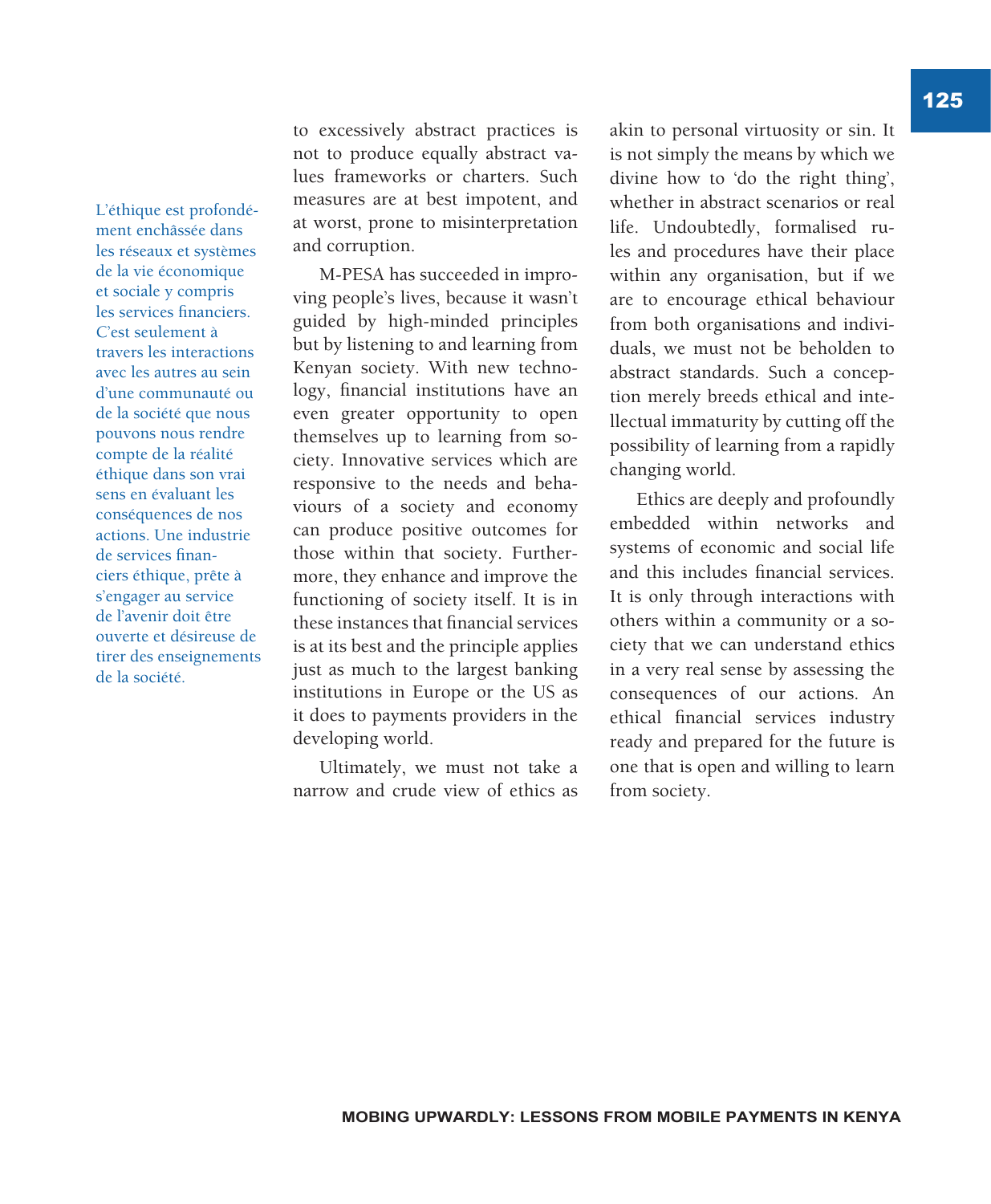# **References**

Central Bank of Kenya (2014). 'KEPSS/RTGS Statistics'. Retrieved from https://www.centralbank.go.ke/ index.php/nps-modernization/kepssrtgs-statistics

Chaia, A., et al (2009). Half the world is unbanked. *Financial Access Ini tiative/McKinsey*. Retrieved from http:// mckinseyonsociety.com/downloads/ reports/Economic-Development/Half\_ the world is unbanked.pdf

Demirgue-Kunt, A. and Klapper, L. (2012). 'Measuring Financial Inclusion: The Global Findex Database'. *World Bank*. Policy Research Working Paper 6025, 2012

Dupas, P., and Robinson, J. (2009, revised 2012). 'Savings constraints and microenterprise development: evidence from Kenya'. *National Bureau of Econo mic Research*. No. w14693

Dupas, P. and Robinson, J. (2013). Why Don't the Poor Save More? Evi dence from Health Savings Experi ments. *American Economic Review*. 103 (4), 1138–1171

Financial Inclusion Insights (2014). 'The FII Data Center: Fall 2013 Survey'. Retrieved from http://finclusion.org/da tacenter/data-center/

FSD Kenya (2009). 'Mobile pay ments in Kenya: Findings from a survey of M-PESA agents and users'. FSD. Re trieved from http://www.fsdkenya.org/ pdf\_documents/11-02-14\_Mobile\_pay ments in Kenya.pdf

Gordon, R. J. (2012). 'Is US econo mic growth over? Faltering innovation confronts the six headwinds ()'. *Natio nal Bureau of Economic Research*. No. w18315

GSMA (2015). 2014 State of the Industry: Mobile Financial Services for the Unbanked. Retrieved from http:// www.gsma.com/mobilefordevelop ment/wp-content/uploads/2015/03/SO - TIR\_2014.pdf

International Finance Corpora tion (2010). 'M-Money Channel Dis tribution Case – Kenya'. Retrieved from http://www.ifc.org/wps/wcm/co nnect/4e64a80049585fd9a13ab5195 83b6d16/tool+6.7.+case+study+-+mpesa+kenya+.pdf

International Monetary Fund (2014). 'Financial Access Survey 2014'. Retrieved from http://fas.imf.org/De fault.aspx

ITU (2015). 'ICT-Eye: Key ICT Data & Statistics'. Retrieved from http:// www.itu.int/net4/itu-d/icteye/

Jack, W. and Suri, T. (2009). 'The economics of M-PESA'. *Massachusetts Institute of Technology*. Retrieved from http://www.mit.edu/~tavneet/M-PESA. pdf

Johnson, S., Brown, G. K., and Foui llet, C. (2012). 'The search for inclusion in Kenya's financial landscape: The Rift revealed'. FSD Kenya. Retrieved from http://www.fsdkenya.org/pdf\_docu ments/12-03-29\_Full\_FinLandcapes\_ report.pdf.

Kaminska, I. (2012). 'More on M-Pesa and e-money', *Financial Ti mes: FT Alphaville*, 20 July 2012. Retrieved from http://ftalphaville. ft.com/2012/07/20/1089571/more-onm-pesa-and-e-money/